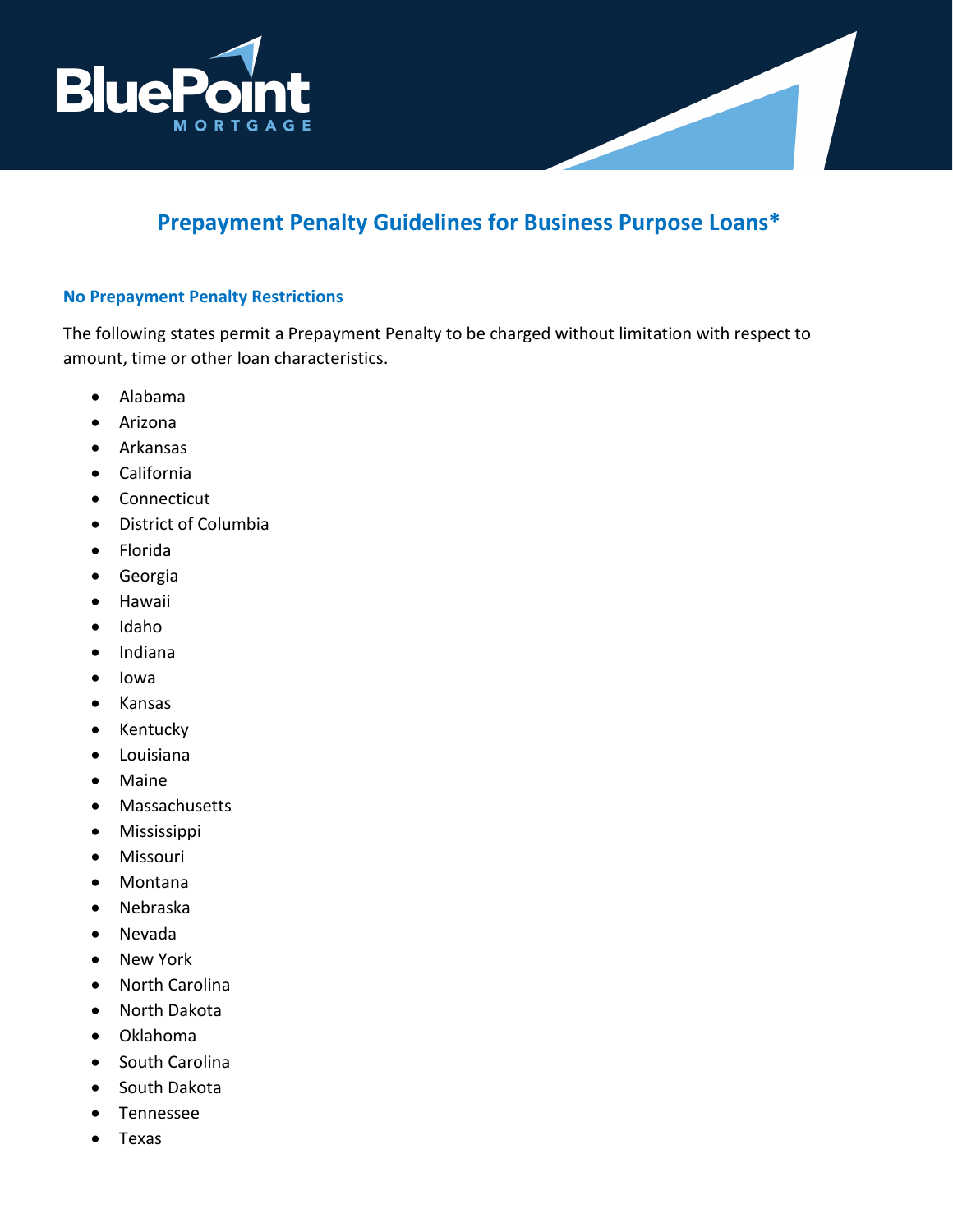- Utah
- Vermont
- Virginia
- Washington
- West Virginia
- Wisconsin (specific disclosure required)
- Wyoming

# **Restricted Prepayment Penalty Terms**

The following states have restrictions when including a prepayment penalty provision as a loan term on commercial or business purpose loans.

**Illinois** (generally) – permissible if the interest rate is less than 8%, regardless of loan purpose.

**Cook County, Illinois** - permissible on a business purpose loan secured by real property in Cook County, IL only if loan amount exceeds \$250,000 and interest rate is less than 8%

**Maryland** – permitted only for business purpose loans in excess of \$75,000

**Michigan** – prohibited after 3 years from date of the loan for business purpose loan that secures a SFD unit. PPP may not exceed >1% of prepayment amount made (Mich. Comp. Laws Ann. Sect. 438.31c(1c)(2)(c)

**New Jersey** – permitted only if mortgagor is limited liability company or corporation. PPP are prohibited on BPL made to a natural person

**Pennsylvania** – permissible for Business Purpose loans securing real property containing 2 or fewer residential units if the loan amount > \$278,204 (adjusted annually for inflation) (41 PA Const. Stat. Ann. Sect 101). PPP permissible on Business Purpose loans securing real property containing 3 or more units.

**Rhode Island** – permissible if charged within the first year anniversary from date of loan. Any PPP charged within the first year, may not exceed 2% of the outstanding balance due at the day of pay- off. Any PPP charge after the anniversary of the first year are prohibited.

# **Prohibition on Prepayment Penalty Terms**

The following states prohibit charging a prepayment penalty for commercial or business purpose loans, in addition to the prohibition on owner occupied, consumer credit transactions.

- Alaska
- Delaware
- Minnesota
- New Hampshire
- New Mexico
- Ohio